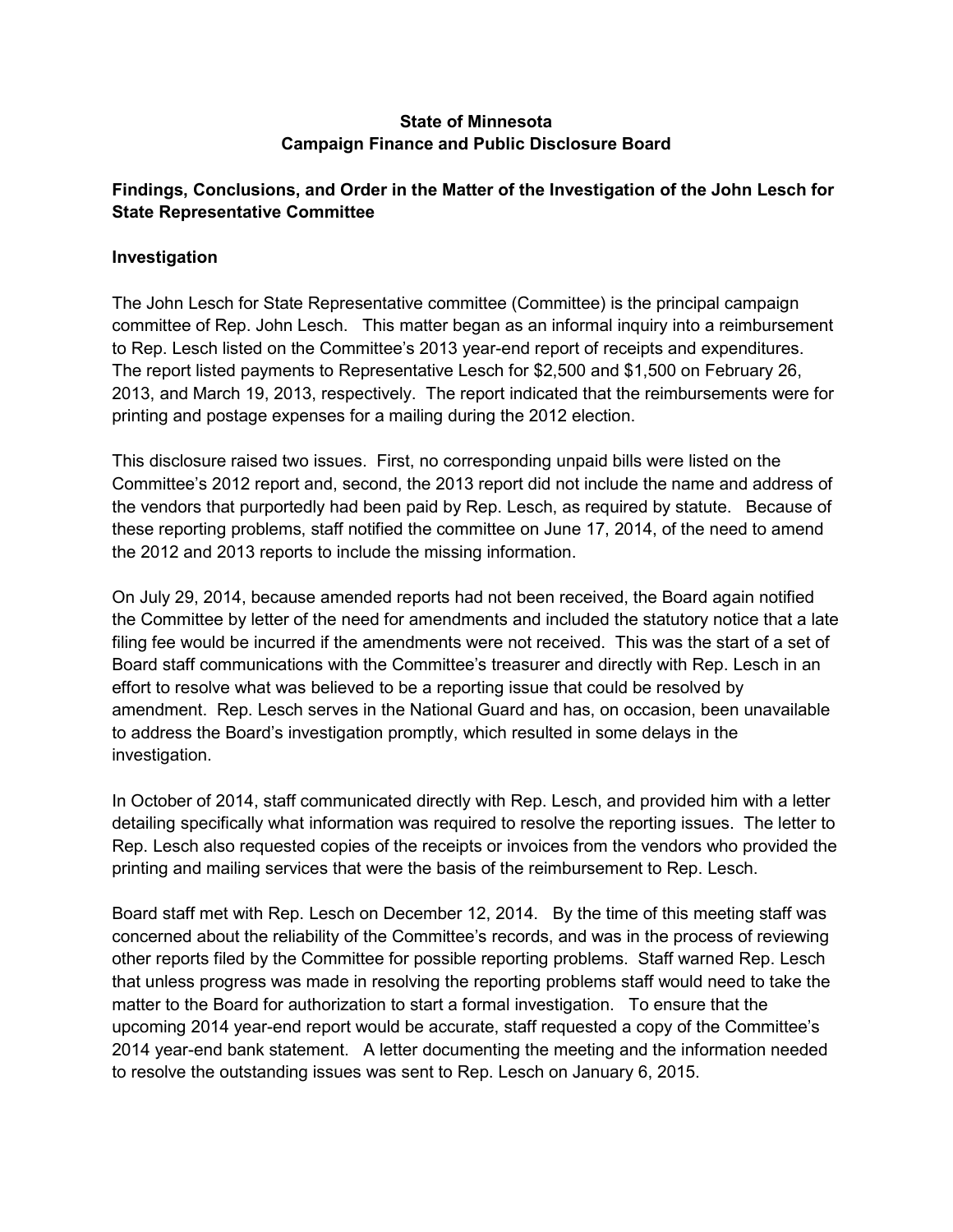The staff review of Committee filings found that the committee's 2013 year-end report disclosed an outstanding loan from Rep. Lesch to the Committee in the amount of \$2,194.72. However, no previous report had shown the Committee having received the proceeds of this loan. The loan did not fit the profile of a typical candidate loan to a principal campaign committee because the loan was in an unusual amount, because the loan was made during a non-election year, and because the reported year-end cash balance of the Committee was almost \$11,000.

Staff requested details regarding the 2013 loan by letter of February 24, 2015. In April 2015, the committee transitioned to a new treasurer. The Committee provided a copy of the 2014 year-end bank statement and a July 2013 bank statement purporting to show the deposit of the loan from Rep. Lesch to the committee.

The bank statements raised new issues. First, the Committee's 2014 year-end bank statement disclosed a cash balance that was about \$6,000 less than the year-end cash balance reported to the Board. Second, the July 2013 bank statement disclosed that the committee had only \$26.01 in its account at the beginning of the month, and had incurred two insufficient fund charges during the month. This information was not consistent with committee's reported 2014 year-end balance of over \$8,500. The Committee had not reported any bank charges in 2013.

By letter dated July 15, 2015, staff notified Rep. Lesch that because of the inability of the Committee to resolve the issues related to reimbursements or cash balance discrepancies, staff planned to request that the Board authorize a formal audit and investigation. On July 22, 2015, Rep. Lesch contacted the executive director and asked that he defer taking the matter to the Board for elevation to a formal proceeding while the Committee put together a response to the unresolved issues. By letter dated August 7, 2015, the executive director agreed to delay a request for a formal investigation if the Committee promptly provided the following information:

- A list of the Committee's depositories, year-end bank statements, and complete records for each depository from 2010 through 2014.
- Additional information regarding the loan from Rep. Lesch to the Committee, specifically an explanation of the unusual amount of the loan.
- A copy of documentation to support the reimbursements reported as being made to the candidate.

By letter dated October 5, 2015, Rep. Lesch provided evidence that he had requested complete bank records for the Committee, and provided Committee account year-end bank statements for the years 2011 – 2013. In explanation of the reported loan, Rep. Lesch stated that the payment to the Committee was not actually a loan, but was instead his repayment of campaign funds withdrawn and used for personal expenditures in 2012. Rep. Lesch detailed in his response that he had inadvertently made a \$1,500 cash withdrawal and a \$500 electronic transfer from the Committee account on November 21, 2012, and had mistakenly used the Committee cash card to make a \$214.72 personal purchase in October of 2012.

Rep. Lesch's response was the first time staff was informed that there never was a loan from the candidate to the Committee. At this point staff did not believe it was advisable to continue its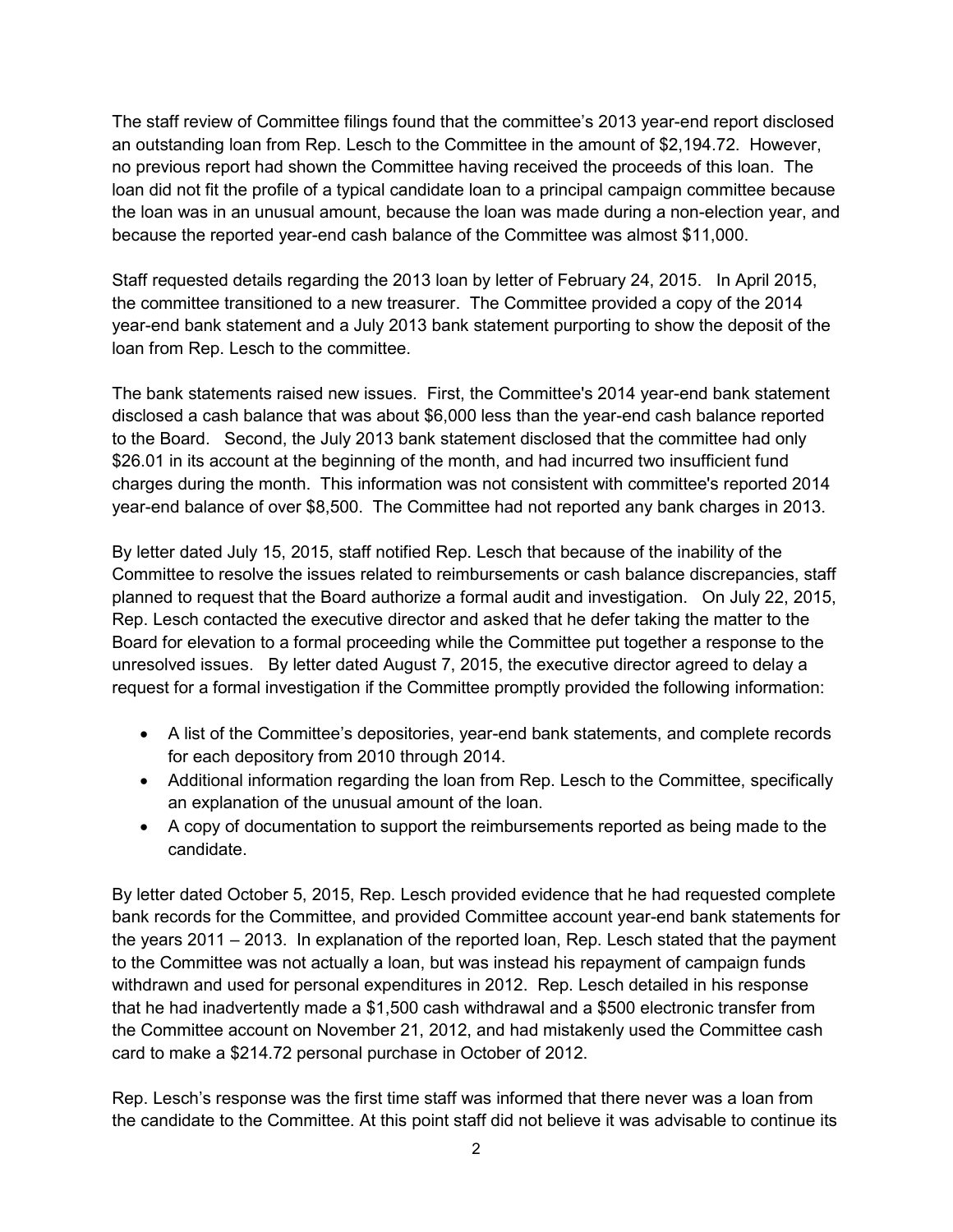work in the form of an informal staff inquiry. In response to a request from the executive director, the Board opened a formal investigation of the Committee's finances at the November 3, 20[1](#page-2-0)5, meeting.<sup>1</sup> Subsequently, in November of 2015, staff was notified that the Lockridge Grindal Nauen law firm was representing Rep. Lesch for the purpose of the investigation.

The Board issued administrative subpoenas for the Committee's bank records from Capitol Bank for the period of October 2008 through February 2011, Sunrise Bank for the period of May 2009 through February 2014, and USAA Federal Savings Bank for the period of January 2014 through December 2015. Because of difficulties in serving the subpoena on USAA, the Board relied on records for this depository provided by the Committee.

The examination of the Committee's bank records identified 35 transfers and one cash withdrawal for \$1,500 that were made either to Rep. Lesch, or to Rep. Lesch's personal credit card. Some of these disbursements could be matched by amount to expenditures disclosed on the Committee's reports, but others could not. Consequently, staff was unable to determine the purpose of some of these payments from the Committee's reports or from the bank records.

The examination of the bank records revealed that the reported year-end cash balance for the Committee typically differed by thousands of dollars from the actual amount available in the account. The Committee's reported ending cash balance and year-end bank statement were within \$100 of balancing at the end of 2009. However, starting in 2010 and continuing through 2015 total contributions and total expenditures reported by the Committee did not match total deposits and total withdrawals on the bank statements, and the reported ending cash balance and year-end bank statement were different by thousands of dollars, with the reported cash balance always being more than the actual cash in the bank.

On April 4, 2016, the Committee was asked to explain the transfers to Rep. Lesch's personal bank accounts and the payments made to Rep. Lesch's credit card that could not be matched to an expenditure disclosed on the Committee's campaign reports. Staff also asked for information on the purpose of multiple technology expenditures reported by the Committee. The Committee was also directed to examine bank records and explain the discrepancies in yearend balances between the bank statements and the ending cash balances reported to the Board. The committee was directed to file amended reports for the years 2010 through 2015.

Additionally, in 2011, Rep. Lesch was a candidate in the special election to fill a vacancy in Senate District 66. As required by statute a separate bank account was established for the senate campaign. At the end of the special election cycle the senate account was closed, and a reported \$2,232 in unspent senate committee funds was transferred to the house committee. Staff could not locate a deposit in the house committee's bank statements that would reflect receipt of that amount. The Committee was directed to determine the actual amount of funds transferred from the senate committee into the house committee account.

<span id="page-2-0"></span> <sup>1</sup> At the time, the proceeding was referred to as a formal investigation and audit. However, the Board's work was carried out as an investigation without a specific audit component and is referred to herein as an investigation.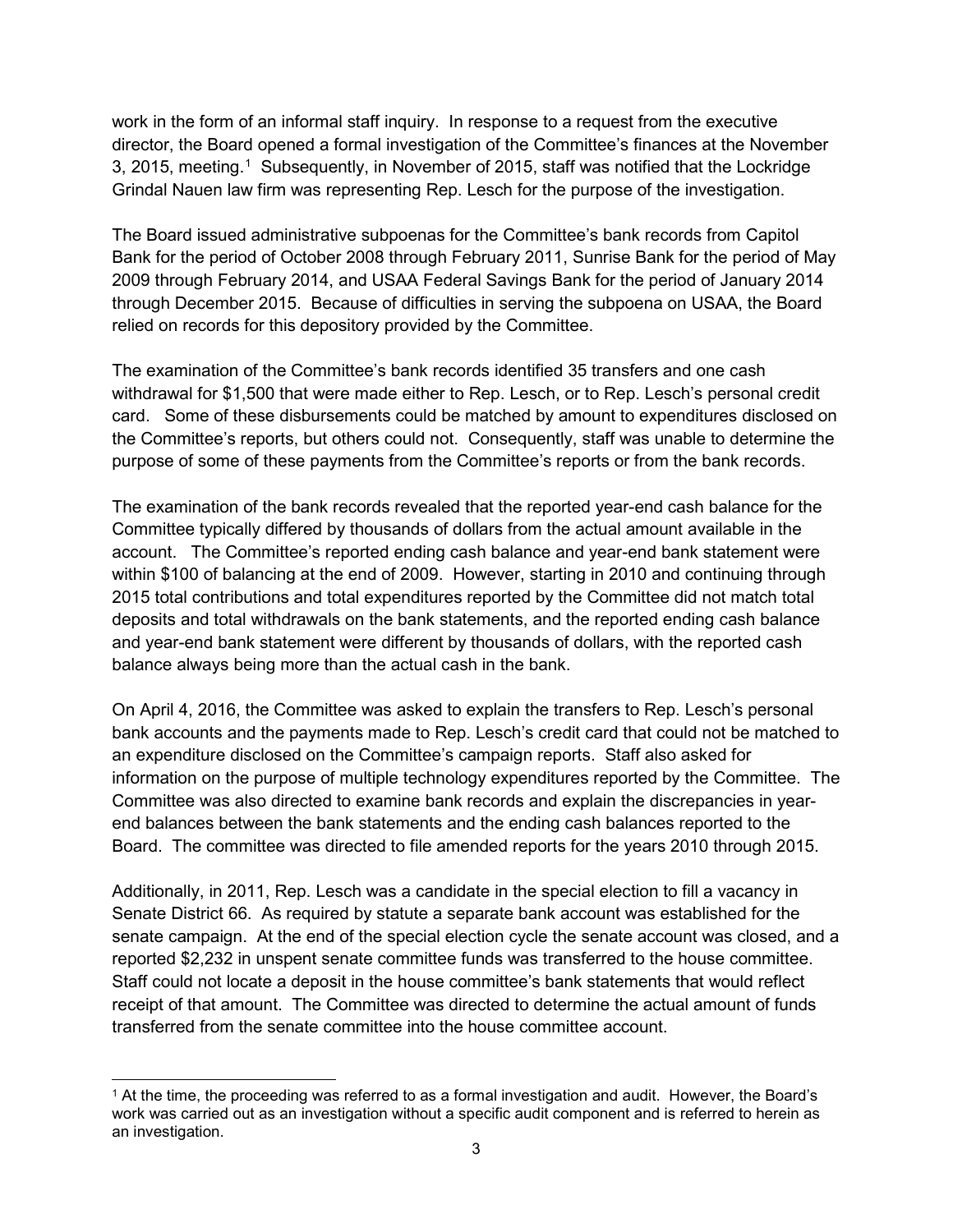Staff requested a Committee response to these issues, and at least a first draft of amended reports, by May 6, 2016. This deadline was not met, but the Committee assured staff that it was going through financial records for each of the years in question and that a response was forthcoming. Board staff met with counsel from Lockridge Grindal Nauen on June 24 and July 21, 2016, to address the investigation and information necessary to resolve the open questions. On October 28, 2016, the Lockridge Grindal Nauen law firm forwarded a response to the questions raised by the Board. The response was in the form of a sworn declaration signed by Rep. Lesch, copies of certain receipts and credit cards statements, and pictures of and information about technology purchases made by the Committee.

The response addressed the transactions identified in staff's April 4 letter and in some cases provided sufficient explanation and documentary evidence to explain and justify the payments to Rep. Lesch. The response also stated that Committee financial records could not be located to document five disbursements to Rep. Lesch that totaled \$8,727.62. Included in this amount are the \$2,500 and \$1,500 reported reimbursements on February 26, 2013, and March 19, 2013, for printing and postage expenses that were the basis for the initial staff inquiry. Rep. Lesch could not recall the purpose of the expenditures that were the basis for the remaining \$4,727.62 in payments to his personal account but stated that, consistent with the Committee's practices, these expenditures would have been reimbursements for campaign-related expenses paid by Rep. Lesch.

Rep. Lesch also acknowledged in his statement that on five occasions he had inadvertently made electronic transfers from the Committee account to a personal account. The statement provided that the funds had been transferred back into the Committee account when the error was identified, typically within a few days of the original transfer. In total the electronic transfers out of the Committee account came to \$5,820. The bank records show that Rep. Lesch transferred \$6,820 back to the Committee account, resulting in a net transfer of \$1,000 to the Committee's account.

Further, the response provided that the transfer of leftover funds from the terminated senate committee to the Committee had occurred in several transactions, and not in a single deposit as reported by the Committee. The total amount reported as transferred from the senate committee to the Committee matched bank statements.

The response provided the requested documentation of Committee expenditures on technology and evidence that the items purchased were still in possession of the Committee. Based on the records provided on technology expenditures the Board investigation into those expenditures ended.

The Board staff interviewed the current and two former Committee treasurers under oath and with a court reporter recording the interviews. The treasurers who provided statements were Melissa Lesch<sup>[2](#page-3-0)</sup>, treasurer from August 2011 to January 2013; Nicole Frethem, treasurer from January 2013 to June 2015; and Chloe Abuzeni, treasurer from June 2015 to present.

<span id="page-3-0"></span><sup>&</sup>lt;sup>2</sup> Melissa Lesch was treasurer of the Committee prior to her marriage to Rep. Lesch. During her time as treasurer she was known as Melissa Reed.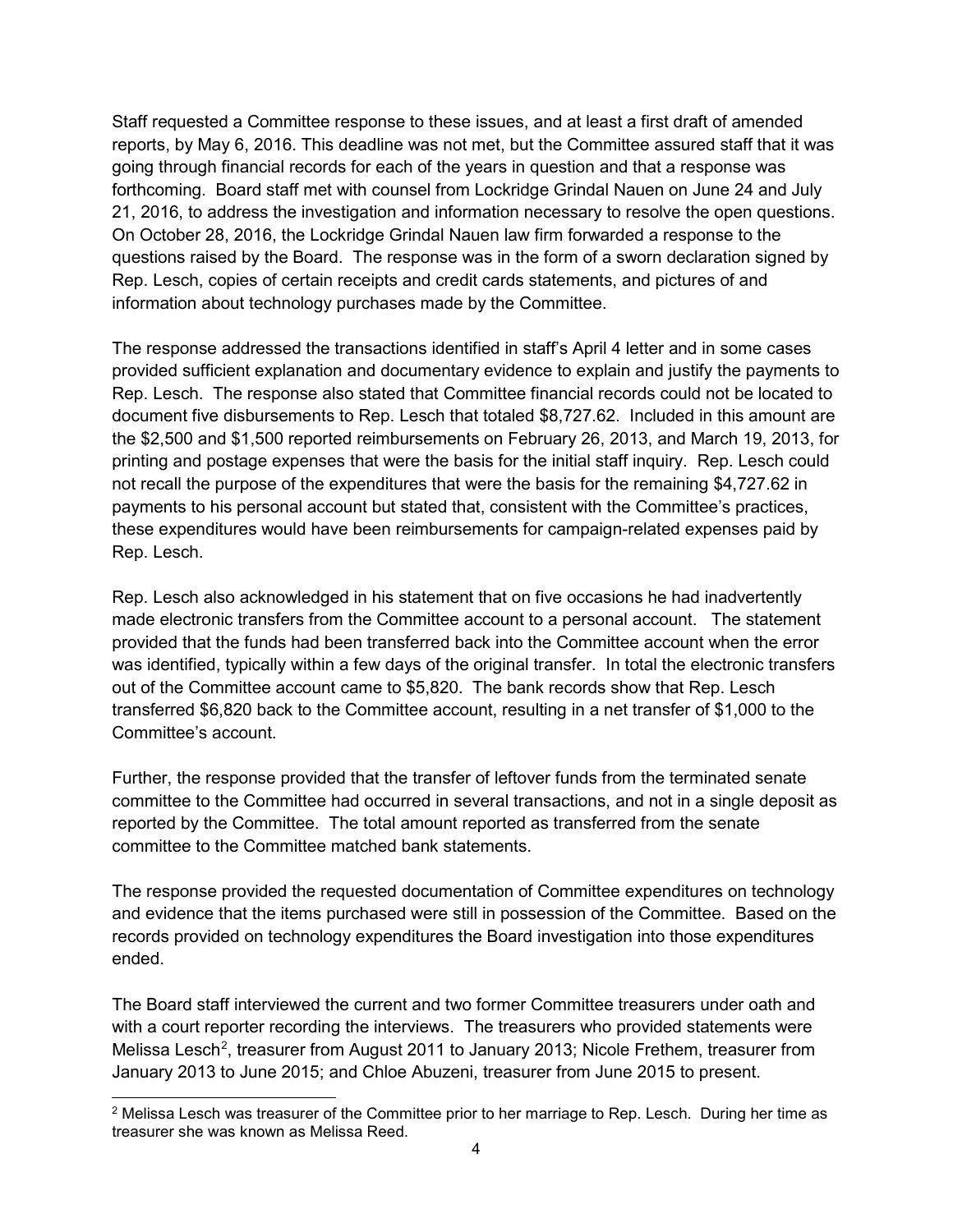Through the treasurer statements staff learned that some Committee financial records were maintained in an electronic drop box. The electronic drop box contained scans of invoices, contributor receipts, bank statements, spreadsheets used to track expenditures, and other miscellaneous records. The drop box was accessible to the treasurer and Rep. Lesch. Staff requested examination of the electronic drop box records, and received access to the drop box on February 14, 2017.

The Board authorized the subpoena of Rep. Lesch's personal bank account for the months in which Committee funds were deposited or transferred into the account. The bank records for Rep. Lesch's personal accounts were received on March 27 and April 14, 2017. In Executive Session at the March 1, 2017, and July 31, 2017, Board meetings, Charles Nauen addressed the Board to provide his client's position on the investigation and answer questions.

### **Analysis**

#### **Recordkeeping**

Chapter 10A requires committees to obtain and maintain internal records of their financial transactions. Minnesota Statutes section 10A.025, subdivision 3, specifically provides as follows:

A person required to file a report or statement or who has accepted recordkeeping responsibility for the filer must maintain records on the matters required to be reported, including vouchers, canceled checks, bills, invoices, worksheets, and receipts, that will provide in sufficient detail the necessary information from which the filed reports and statements may be verified, explained, clarified, and check for accuracy and completeness. The person must keep the records available for audit, inspection, or examination by the board or its authorized representatives for four years form the date of filing of the reports or statement or of changes or corrections to them.

The Board may impose a civil penalty of up to \$3,000 on a person who knowingly violates the recordkeeping provisions and an additional civil penalty of up to \$3,000 on the committee affiliated with that person. Minn. Stat. § 10A.025, subd. 3 (b).

Additional record keeping requirements are found in Minnesota Statutes section 10A.13 which provides in part that:

The treasurer must obtain a receipted bill, stating the particulars, for every expenditure over \$100 made by, or approved expenditure over \$100 made on behalf of, the committee, fund, or party unit, and for any expenditure or approved expenditure in a lesser amount if the aggregate amount of lesser expenditures and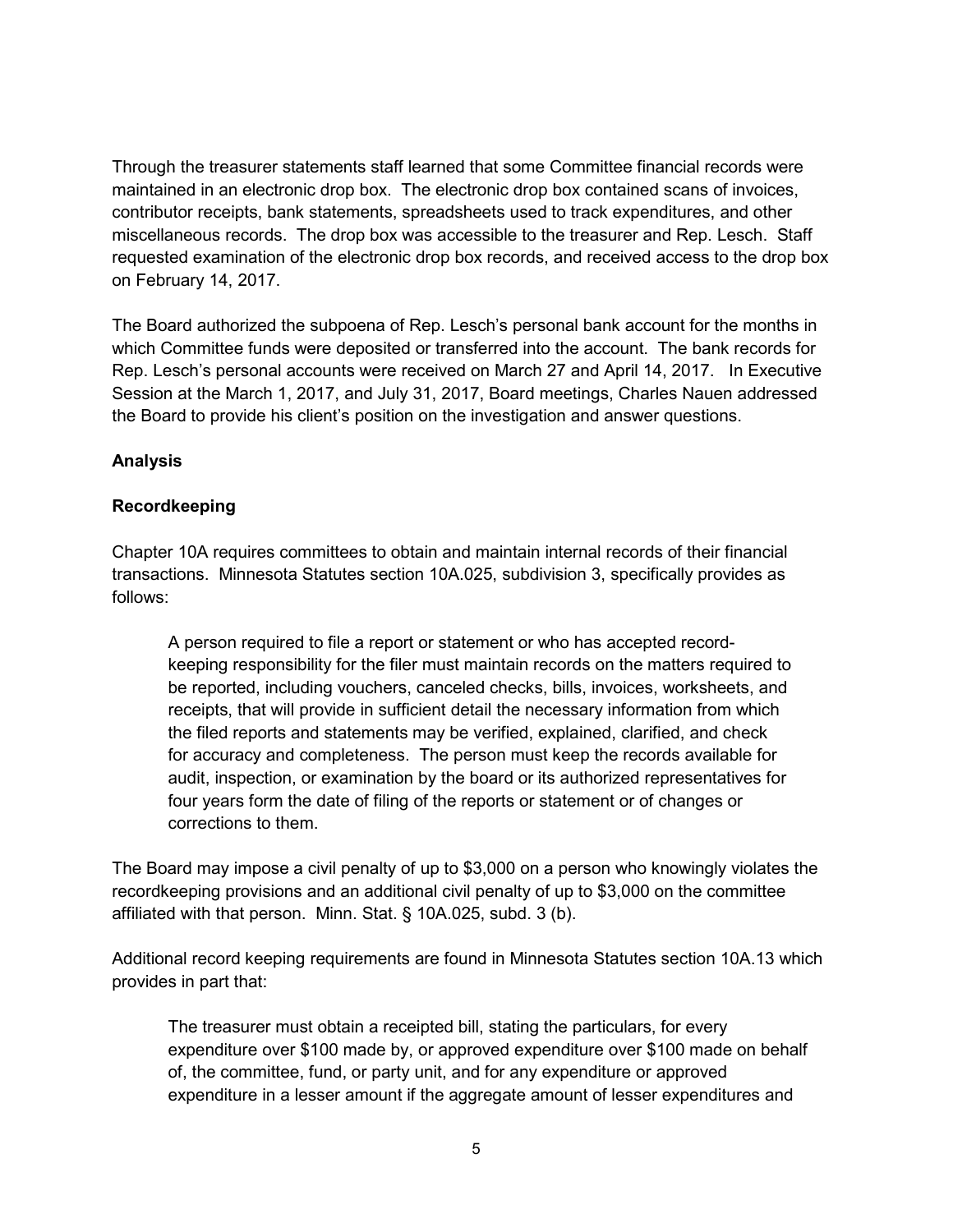approved expenditures made to the same individual or association during the same year exceeds \$100.

The recordkeeping requirements of Chapter 10A are stringent, and the possible penalties for failing to meet the recordkeeping requirements high, in order to ensure that the treasurer can accurately report contributions and expenditures and fully disclose the financial status of the committee. Further, the records ensure that a committee uses funds raised from political contributions or received through the public subsidy program only for the purposes provided in Minnesota Statutes section 211B.12.

Rep. Lesch acknowledged in his October 26, 2016, statement that the Committee did not have the records needed to document some expenditures and reimbursements. In his statement, Rep. Lesch offered the following reason for the Committee's lack of complete records:

Due to the passage of time, my staff and I have not been able to locate all of the detailed information requested by the Board and do not have specific recollection of each transaction which occurred anywhere from three to six years ago

It is true that the Board investigation eventually expanded to include reimbursements to Rep. Lesch made in 2010. However, the Board's initial request for information, which concerned the \$2,500 and \$1,500 payments made to Rep. Lesch in 2013, was made less than six months after those payments were reported. Even at that time, the Committee had no records to justify the reimbursements, or any recollection as to the vendor(s) that provided the services.

Nicole Frethem was the treasurer when staff first contacted the Committee for documentation on the \$2,500 and \$1,500 reimbursements to Rep. Lesch made in 2013. Ms. Frethem was not the treasurer in 2012 when the campaign expenditures that were the basis of those reimbursements purportedly occurred. Ms. Frethem explained the difficulty that she encountered when she tried to obtain documentation for the reimbursements shortly after they had been made.

[S]ince I hadn't been the treasurer, I really -- it was like, "I really need you to tell me what this was." He [Rep. Lesch] said it was for printing and mailing fees, but we couldn't find the invoice. He had paid for it out of his account instead of the other account, but he couldn't remember the company; he was looking through his e-mail and trying to search it. But I didn't -- I didn't have access to anything that would have told me what it was specifically, so it really -- you know, my process was to continually follow up with him to tell him, "I really need you to get this for me. This is what you said this expense was. I need documentation of it, and I don't have anything. There's nothing in what you've given me. There's nothing that I can find. I don't have access to your personal bank statements, so I can't find where you made this payment to that you said you made in 2012, so you need to provide this."

And I really -- there was nothing I could do, because it wasn't in -- it wasn't in the campaign account, and I didn't have any documentation for it. I didn't have any reason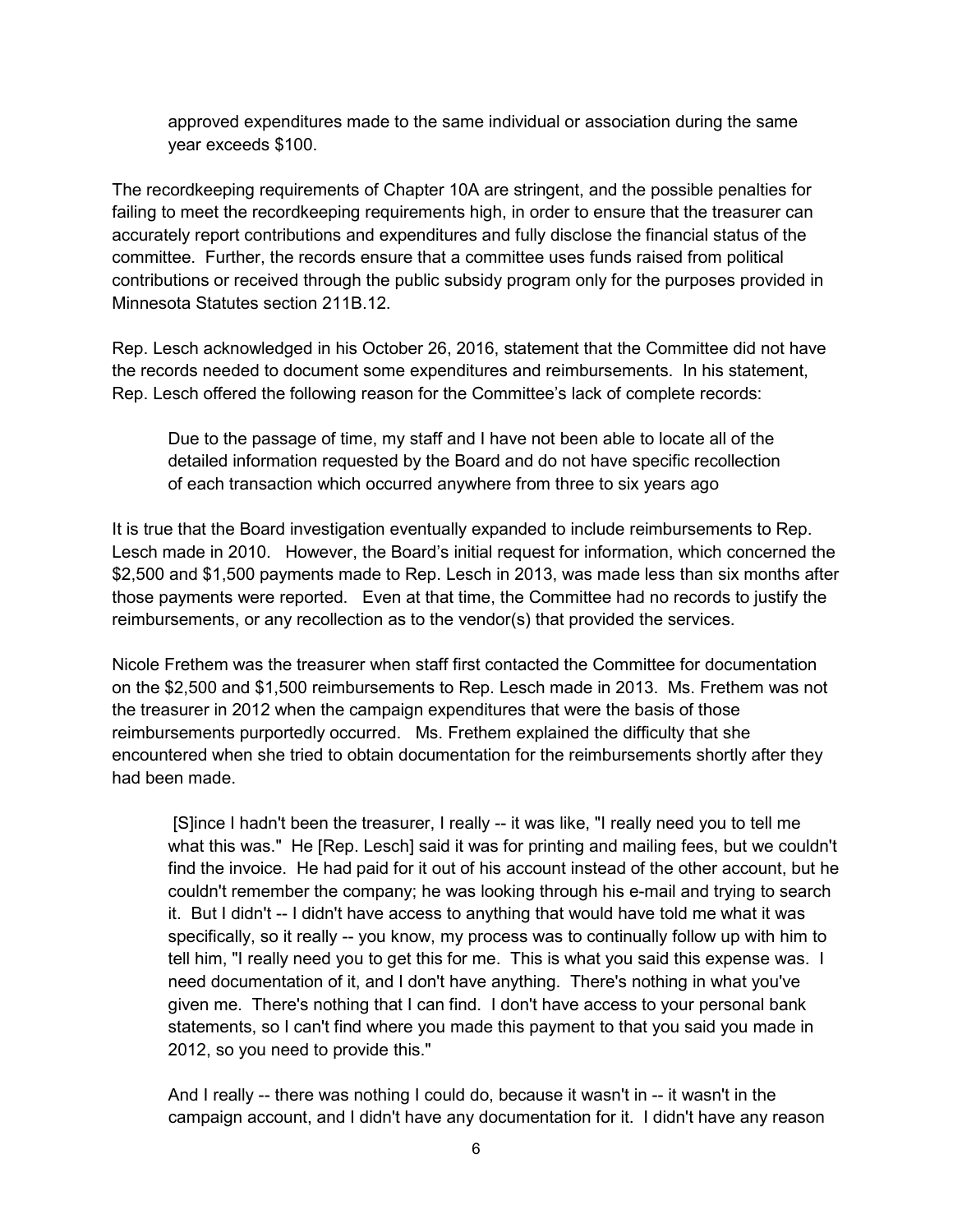to disbelieve him. I -- so I just kept asking him and reminding him, "You need to get this." $3$ 

The statement provided by Melissa Lesch, treasurer for the Committee from August 2011 to January of 2013, also indicates that the committee made reimbursements to Rep. Lesch without obtaining contemporaneous invoices or receipts for the underlying expenditures. Ms. Lesch said that she maintained spreadsheets on Committee finances in the electronic drop box and that she used these spreadsheets to prepare campaign finance reports. In addition to the spreadsheets, bank statements and some receipts and invoices were scanned into the drop box file system.

The statement of Melissa Lesch was taken on February 24, 2017. During her statement, Ms. Lesch was asked specifically about a \$2,100 payment by the Committee to Rep. Lesch in 2011, and a \$1,500 cash withdrawal by him in 2012. The \$2,100 payment and the \$1,500 withdrawal were on Committee spreadsheets, but neither transaction was disclosed on campaign finance reports. Board staff found no receipts or invoices to justify the payments in the drop box files.

In response to a question about how she would have reported the expenditures underlying the \$2,100 payment if she thought that it was a reimbursement to Rep. Lesch, Ms. Lesch said:

I probably – and I didn't, but I,…should have asked him for…delineated receipts for that. I –you know, I just assumed, well, it's all bundled in here, and… I didn't ask to have it broken down.

When Ms. Lesch was asked why the \$2,100 payment and the \$1,500 withdrawal were on the spreadsheet but not the Committee reports, Ms. Lesch stated:

...I just chalked it up to…that he had probably…paid for some stuff on his own and was entitled to reimbursement. And I should have been more…diligent about asking for receipts, but I was kind of overwhelmed; this was a very busy time of year. And,… I know that he paid for things on his own and was entitled to reimbursement, and so I probably just chalked it up to that, and, like, "Oh, I should probably ask for more receipts or something," you know, but -- but he did pay for his own stuff which should have been campaign, and,…I think I just assumed that he was just entitled to a reimbursement…

The statements from the Committee's treasurers support the conclusion that the Committee regularly failed to obtain the statutorily-required documentation for the expenditures underlying the reimbursements to Rep. Lesch.

Rep. Lesch also claimed in his October 2016 statement that the Committee could not produce documentation because those records had been lost:

<span id="page-6-0"></span> <sup>3</sup> Sworn interview with Nicole Frethem conducted December 20, 2016.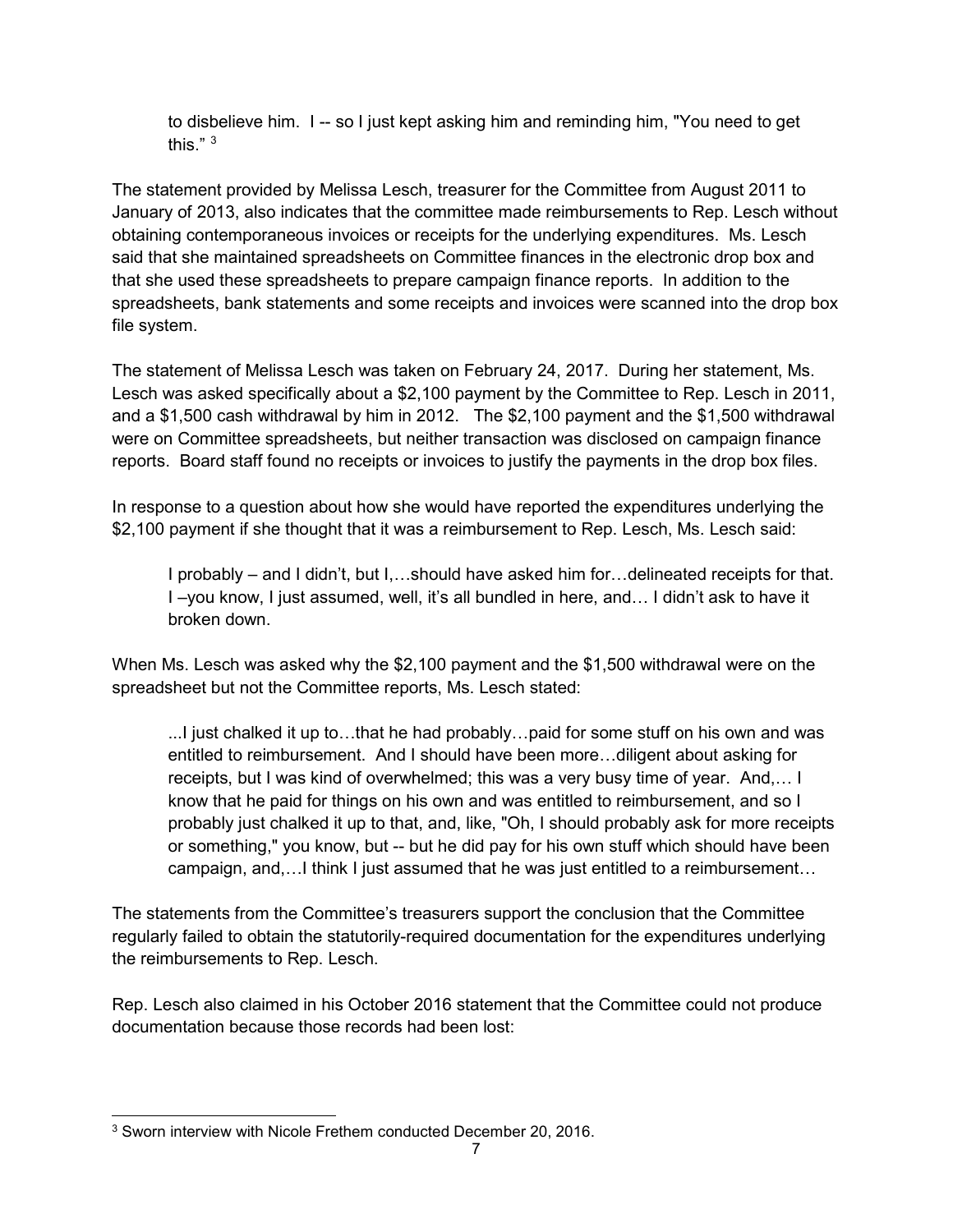In addition, a significant portion of the Lesch Committee's records were lost several years ago. In order to keep materials organized, the Lesch Committee stored its records in a portable plastic file box which was maintained by the treasurer. Nicole Frethem served as the treasurer in 2013 and 2014. The plastic file box was provided to Ms. Frethem when she began serving as the Lesch Committee's treasurer. However, Ms. Frethem did not return the plastic file box when she registered as treasurer. Multiple attempts have been made to recover the files but Ms. Frethem has indicated that she does not have custody of the Lesch Committee's records. I believe the records provided to and maintained by Ms. Frethem are irretrievably lost.

Ms. Frethem's recollection is different. Ms. Frethem stated that she was provided a file with envelopes of receipts, invoices, and mail along with access to the drop box account. Ms. Frethem stated that she transferred the records to the new treasurer, Chloe Abuzeni. Ms. Frethem acknowledged that she had inadvertently kept a small envelope of receipts and deposited checks, which she subsequently provided to Board staff. The receipts, invoices, and checks provided to the Board were for expenditures that already had been included on financial reports filed with the Board.

Ms. Abuzeni provided her statement on February 24, 2017. Ms. Abuzeni provided that she did not receive any physical receipts or invoices, the scanned invoices and receipts in the drop box account were the only records she received.

Because the Committee had no records for many of its expenditures and reimbursements, Rep. Lesch was given time during the investigation to try to reconstruct the missing records. During this time, Rep. Lesch could have obtained documentation by contacting vendors to reissue invoices or confirm purchases, or by obtaining personal bank statements, copies of checks, or credit card statements that showed to whom the underlying expenditures had been made. The reconstructed records could have been used to document the reimbursements for which no contemporaneous records were provided to the treasurer or, for whatever reason, for which records were no longer in the possession of the Committee. Rep Lesch, however, provided no additional documentation for the reimbursements at issue.

In summary, the information and statements related above establish that the Committee either failed to obtain the records required by Minnesota Statutes sections 10A.025, subdivision 3, and 10A.13, or failed to maintain those records for the required four years for the expenses underlying various payments to Rep. Lesch.

#### **Conversion to Personal Use**

Minnesota Statutes section 211B.12 regulates the use of money collected for political purposes by candidate committees. The use of funds raised by a committee must be reasonably related to the conduct of election campaigns, or a noncampaign disbursement as defined in Minnesota Statutes section 10A.01, subdivision 26. The statute specifically provides that money collected for political purposes and assets of a political committee may not be converted to personal use.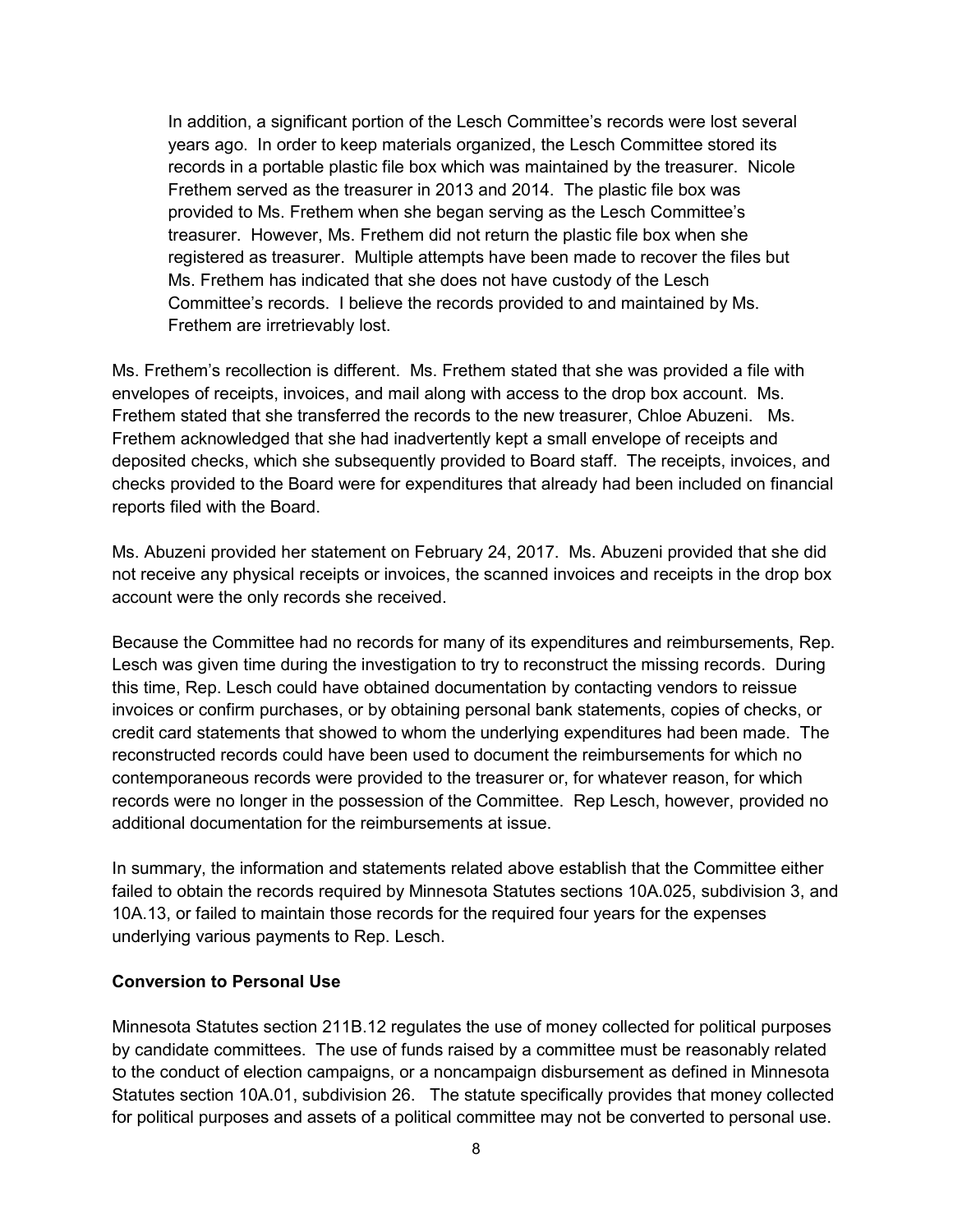The Board may impose a civil penalty of up to \$3,000 per violation on the person responsible for the conversion to personal use. Minn. Stat. § 10A.34, subd. 4.

In an October 5, 2015, letter, Rep. Lesch acknowledged that a loan reported in 2013 from him to the Committee in the amount of \$2,214.72 was not actually a loan, but was instead his repayment of campaign funds inadvertently withdrawn and used for personal expenditures in 2012. Rep. Lesch detailed in his response that he had inadvertently made a \$1,500 cash withdrawal and a \$500 electronic transfer from the Committee account on November 21, 2012, and had mistakenly used the Committee cash card to make a \$214.72 personal purchase in October of 2012. The funds were returned to the Committee account on July 26, 2013.

In his October 2016 statement, Rep. Lesch responded to the Board's request for additional information on reimbursements paid to him by the Committee, and for an explanation of transfers from the Committee account to his personal accounts. In regard to the electronic transfer of funds, Rep. Lesch stated:

During the relevant time periods, I maintained both the Lesch Committee's account and multiple personal accounts with USAA. Due to inadvertence, I made online transfers from the Lesch Committee's account to one of my personal accounts when I intended to transfer funds between my personal accounts. Upon discovering the error, I promptly transferred funds back to the Lesch Committee's account.

The Board examined both Committee and personal bank statements to confirm the amounts and dates on which the transfers of money that was later paid back occurred. Committee funds were transferred into a personal account of Rep. Lesch on five dates. In total, these transfers came to \$5,820. In four cases Rep. Lesch returned the funds to the Committee account either on the same day as the initial transfer, or within a few days of the initial transfer. The brief period of time that the Committee funds from these four transfers were in Rep. Lesch's personal account supports the Board's conclusion that Rep. Lesch did not receive personal benefit from the transferred funds.

The fifth and last transfer from the Committee account to Rep. Lesch's personal account occurred on October 28, 2014, and was for \$500. The transfer returning the funds to the Committee occurred on December 19, 2014. Therefore, Rep. Lesch had the benefit and use of the funds for about six weeks. However, there is no indication in Rep. Lesch's personal bank records that the funds were needed for payments made from that account.

Although the Board considers the above described electronic transfers to be indicative of a high level of inattention and carelessness regarding Committee funds, the Board does not find that those funds were converted to personal use. The Board's analysis confirms that Rep. Lesch's transfers returning the funds to the Committee resulted in a net transfer of \$1,000 from his personal account to the campaign account.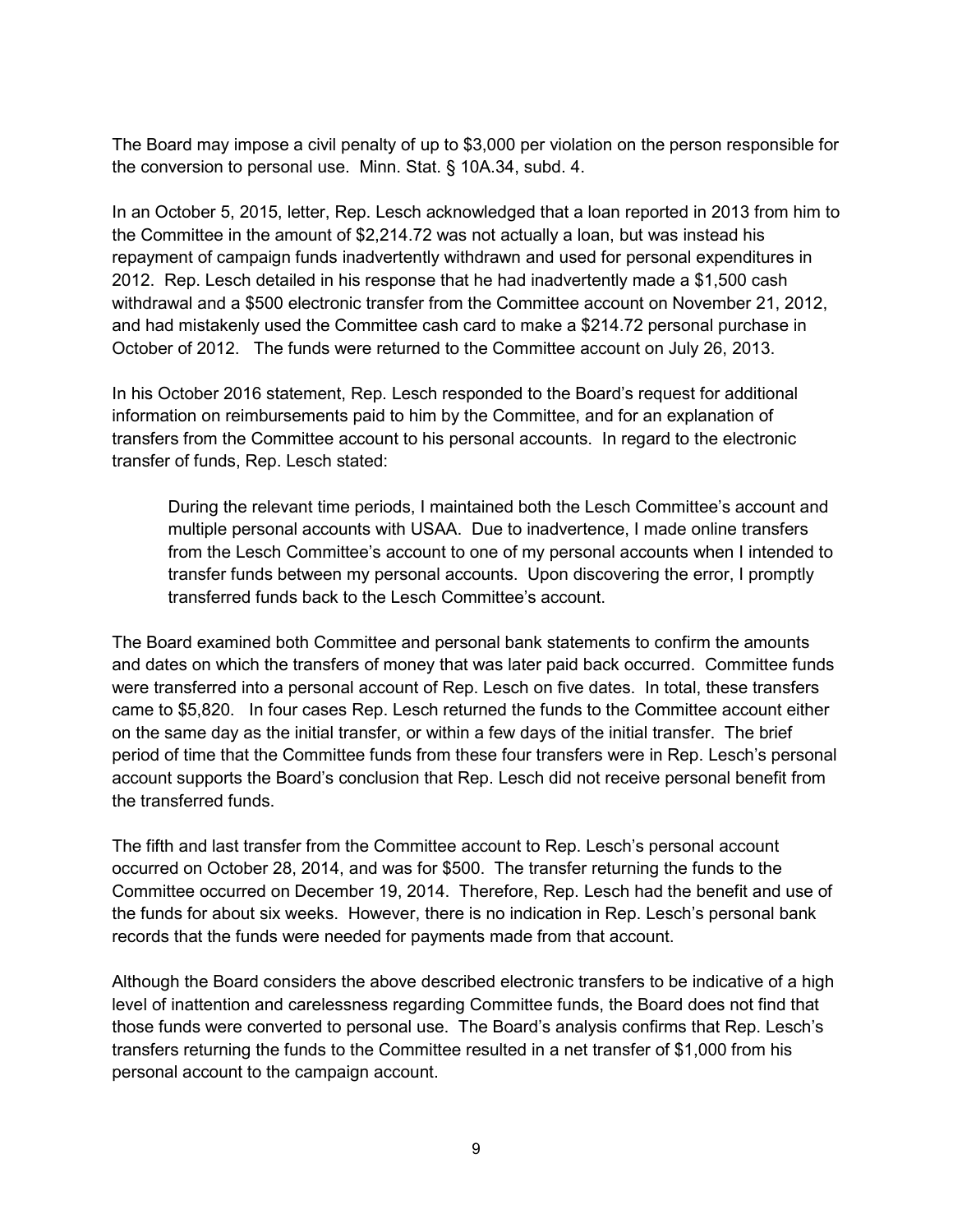In his October 2016 statement, Rep. Lesch also addressed five additional transfers which he characterized as payments to reimburse him for campaign purchases made for the Committee. For each of the payments Rep. Lesch states:

I do not recall details of this transaction and am unable to locate receipts or other documentation. Consistent with the Lesch Committee's practices at the time, this payment was made to reimburse a campaign expenditure.

The five transfers in question are listed in the following table by date and amount.

| <b>Date</b> | <b>Amount</b> |
|-------------|---------------|
| 5/25/2010   | \$627.62      |
| 10/26/2010  | \$2,000.00    |
| 5/13/2011   | \$2,100.00    |
| 2/25/2013   | \$2,500.00    |
| 3/18/2013   | \$1,500.00    |
| Total       | \$8,727.62    |

As detailed above, the Committee does not have receipts or invoices to document the basis of these transfers to Rep. Lesch. In addition, despite being given the time to do so, Rep. Lesch has not been able to obtain duplicate records from vendors or use his personal financial records to document or justify the payments.

The Board examined the personal bank records of Rep. Lesch for the months in which the transfers were made to confirm that the transfers were, in fact, deposited into his personal accounts. In all cases, the funds were deposited into the personal account of John Lesch. Although that examination also could have identified valid campaign expenditures or noncampaign disbursements made on the Committee's behalf from Rep. Lesch's personal accounts, had they existed, no transactions justifying the reimbursements were identified.

The Board further recognizes that in most cases, the funds transferred into Rep. Lesch's personal account were used for payments for which there would have been insufficient funds without the deposit of the Committee funds. Rep. Lesch's immediate need for resources in his personal accounts at or close to the time of the unexplained transfers further supports the Board's conclusion that the transfers were for personal use.

Rep. Lesch denies that the funds were used for personal purposes. However, absent any evidence showing that the reimbursements were for permitted campaign expenses or noncampaign disbursements, the Board concludes that those payments were used for purposes not permitted under Minnesota Statutes section 211B.12, and constituted a conversion of committee funds to personal use.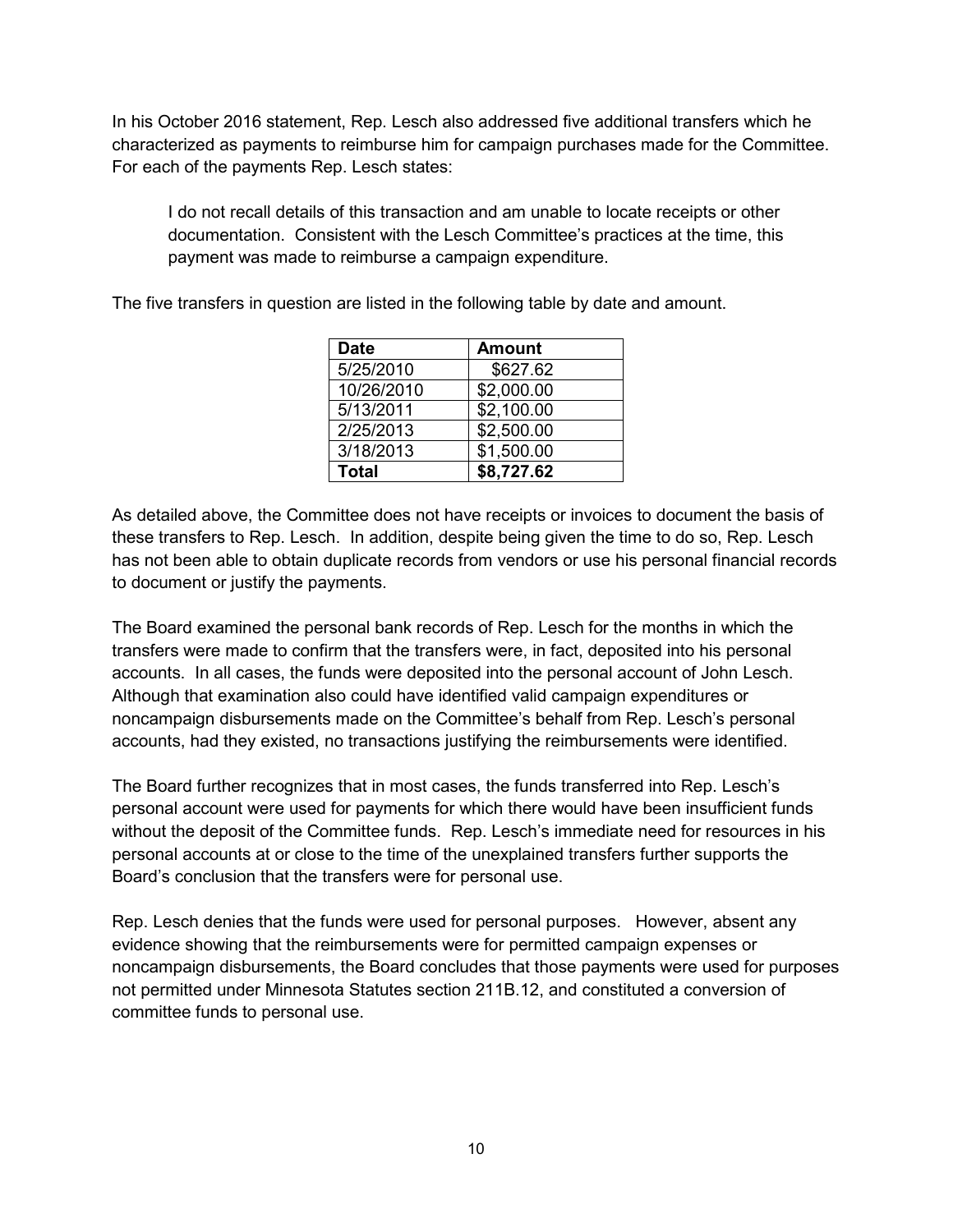## **False Certification**

To help ensure that money collected for political purposes has not been converted to personal use, committees must disclose their financial transactions, including reimbursements, on reports that are filed with the Board. Minn. Stat. § 10A.20, subd. 13. The Board may impose a civil penalty of up to \$3,000 per report against a person who signs and certifies to be true a report knowing that it contains false information or knowing that it omits required information. The Board may impose an additional civil penalty of up to \$3,000 on the committee affiliated with that person. Minn. Stat. § 10A.025, subd. 2.

In this case, the record shows that the reports of receipts and expenditures filed by the Committee omitted required information and contained inaccurate information. Specifically, the purported reimbursements to Rep. Lesch in 2010 and 2011 detailed above were not disclosed on the Committee's financial reports. Although the payments to Rep. Lesch in 2013 were reported, the underlying expenditures and unpaid obligations that Rep. Lesch contends occurred in 2012 were not disclosed.

As detailed above, Rep. Lesch acknowledged that a loan reported in 2013 from himself to the Committee was, in fact, a \$2,214.72 repayment by Rep. Lesch of campaign funds withdrawn and used for personal expenditures in 2012. By misreporting the repayment as a loan, the Committee identified the funds as an obligation to be paid back to Rep. Lesch at some point in the future. Additionally, Rep. Lesch's initial removal of the \$2,214.72 from the Committee account in 2012 was never reported. This contributed to a significant variance between the year-end cash balance reported by the Committee and the actual cash balance available in the Committee's bank account.

In fact, inaccurate reporting of the Committee's year-end cash balance occurred every year from 2010 through 201[4](#page-10-0).<sup>4</sup> The following table shows the discrepancies between the reported and actual year-end cash balance of the Committee.

|      | <b>Reported Year-end</b>    | <b>Actual Bank Account</b> |                   |
|------|-----------------------------|----------------------------|-------------------|
| Year | <b>Bank Account Balance</b> | <b>Balance</b>             | <b>Difference</b> |
| 2010 | \$4,619                     | \$1,897                    | \$2,722           |
| 2011 | \$4,197                     | \$112                      | \$4,085           |
| 2012 | \$9,038                     | \$3,957                    | \$5,081           |
| 2013 | \$10,963                    | \$4,106                    | \$6,857           |
| 2014 | \$8,426                     | \$2,528                    | \$5,898           |

The failure to report all payments to Rep. Lesch contributed to the discrepancy, but was not the only factor. There also was a significant difference in the total receipts reported by the

<span id="page-10-0"></span> <sup>4</sup> The reported year-end cash balance for the Committee was also inaccurate in 2015 and 2016. However, the Board will exclude the Committee's 2015 and 2016 reports from the false certification analysis because the Committee was working with Board staff to address the discrepancies and errors in the Committee's reports and had provided bank statements that documented the problem prior to filing the reports.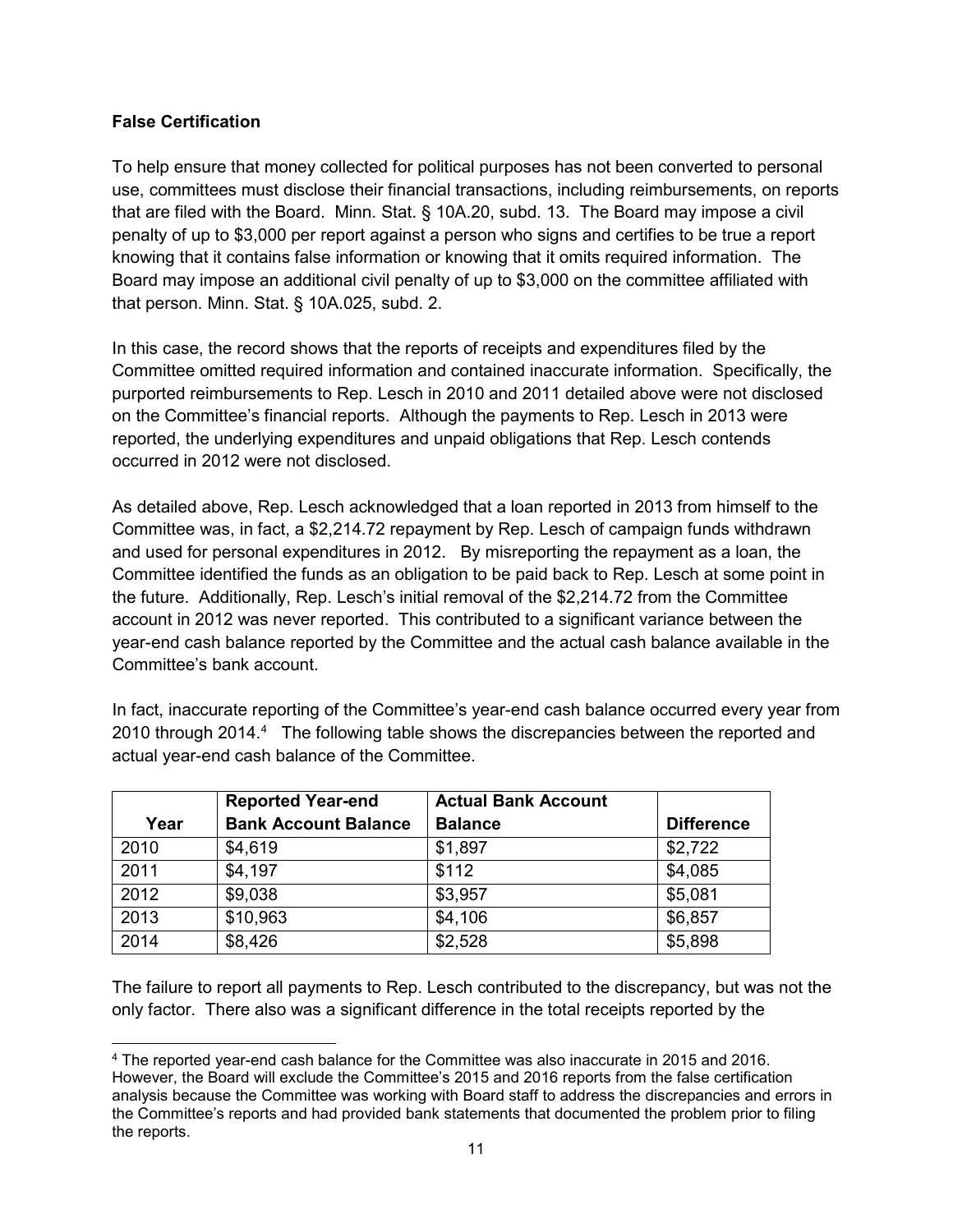Committee in a given year compared to the total deposits shown on the bank account statements. For example, in 2010 the Committee reported total receipts (contributions and public subsidy payments) of \$12,993. The total deposits into the bank account in 2010 amounted to \$14,851. In 2011, the Committee reported \$3,032 in total receipts; the bank statement shows deposits of \$4,415.

The total receipts and expenditures reported by the Committee in 2012, 2013, and 2014 more closely match the bank statement totals for those years. Nonetheless, given the large discrepancies between the reported cash balances and the bank account balances, it is clear that these reports also were not accurate statements of the Committee's available funds.

Ms. Lesch stated that she knew that the reports and bank statements did not match, and in explanation as to why she did not find this unusual stated:

…I just thought that, you know, sometimes bills get paid and then you make deposits, and it just –it just didn't seem strange to me that …things roll over and the timing of things and when you pay something versus…when you get - - you have a fundraiser, that it didn't seem…strange to me that there might be a discrepancy just based on timing and when a year ends and thinks like that.

In response to a question on whether she actively compared the bank balance to a campaign finance report before submitting the report Ms. Lesch stated:

Sure. Yeah. …And I would go through them, and just nothing ever jumped out at me as to why they weren't identical, so I really just assumed that I'm not good at this and I must have done something wrong or missed something…

Ms. Frethem and Ms. Abuzeni, who were Committee treasurers subsequent to Ms. Lesch, both testified that they were aware of the discrepancies between the year-end bank statements and the amounts shown on the Committee's reports. Both stated that the discrepancies already existed when they took over as treasurer, and that they believed that Rep. Lesch was working with Board staff to determine how to adjust the reported Committee cash balance to the amount actually in the bank account.

The financial records and testimony cited above show that the Committee's treasurers filed reports with the Board knowing that those reports contained false information regarding the year-end cash balance of the Committee, and in some cases omitted required information.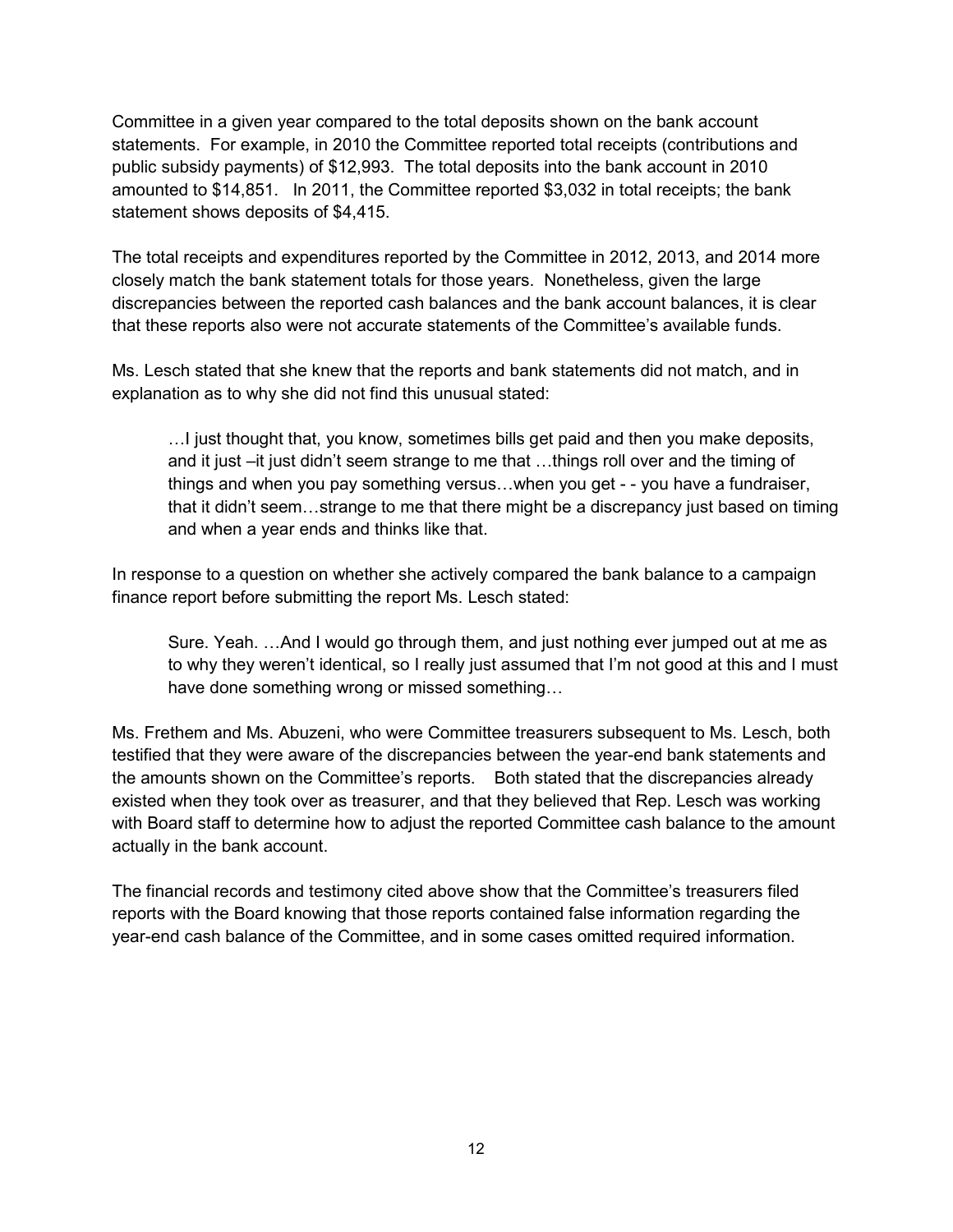## **Based on the above analysis, the Board makes the following:**

# **Findings of fact**

- 1. The John Lesch for State Representative committee made five transfers electronically or by check to Rep. Lesch totaling \$8,727.62 in 2010, 2011, and 2013. On Committee reports, the candidate and the Committee categorized some of the transfers as reimbursements for Committee expenses and omitted others entirely. The five transfers were deposited into the personal accounts of Rep. Lesch.
- 2. Neither the Committee nor Rep. Lesch provided evidence to support a characterization of the \$8,727.62 in payments to Rep. Lesch as reimbursements for Committee expenses.
- 3. In most cases, the Committee funds transferred into Rep. Lesch's personal account were used for payments by Rep. Lesch for which there would have been insufficient funds without the deposit of the Committee funds.
- 4. The John Lesch for State Representative committee did not keep required records of or obtain required receipts for the \$8,727.62 that it paid to Rep. Lesch during the years 2010, 2011, and 2013.
- 5. In 2012, Rep. Lesch made a \$1,500 cash withdrawal from the Committee account, electronically transferred \$500 from the Committee account to his personal account, and used the Committee cash card to make a \$214.72 personal purchase. The total of these withdrawals, transfers, and purchases in 2012 was \$2,214.72.
- 6. Rep. Lesch repaid the Committee \$2,214.72 in 2013. In addition, Rep. Lesch transferred an additional \$1,000 from his personal account to his committee in 2014.
- 7. The John Lesch for State Representative committee submitted the 2010, 2011, 2012, 2013, and 2014 year-end reports of receipts and expenditures although its treasurers were aware that the year-end balances on those reports were not accurate, and that the reports omitted some amounts paid to Rep. Lesch during those years.

### **Based on the analysis and the findings of fact, the Board makes the following:**

### **Conclusions of law**

1. The John Lesch for State Representative committee violated Minnesota Statutes sections 10A.025, subdivision 3, and 10A.13 by failing to obtain and maintain records of the committee's receipts and expenditures from 2010 through 2013. Under Minnesota Statutes section 10A.025, subdivision 3(b) the Board may impose a civil penalty of up to \$3,000 on a committee affiliated with a treasurer who violates the recordkeeping provision.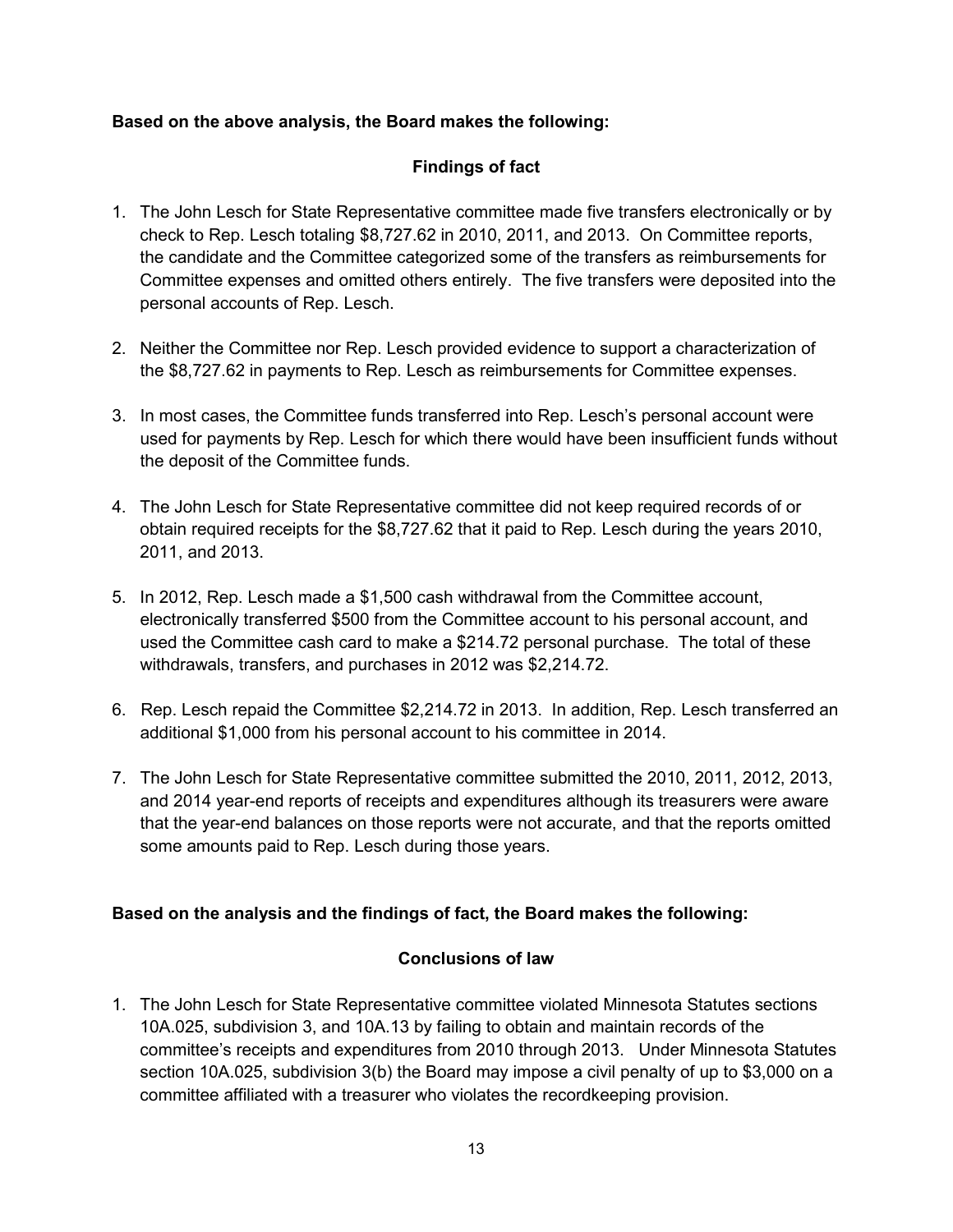- 2. The five transfers totaling \$8,727.62 paid to Rep. Lesch in 2010, 2011, and 2013, may not be classified as reimbursements for expenses allowed under Minnesota Statutes section 211B.12. The five payments to Rep. Lesch constitute a conversion of committee funds to personal use in violation of Minnesota Statutes section 211B.12. Under Minnesota Statutes section 10A.34, subdivision 4, the Board may impose a civil penalty of \$3,000 per violation of Minnesota Statutes section 211B.12.
- 3. Rep. Lesch made an additional \$2,214.72 in transfers, withdrawals, and purchases from Committee funds in 2012 that also result in a conversion of committee funds to personal use. Rep. Lesch has already repaid the \$2,214.72 to the Committee.
- 4. The total amount converted to personal use from 2010 through 2013 is \$10,942.34. Rep. Lesch has already repaid \$2,214.72 as described in conclusion of law number three and has transferred an additional \$1,000 to the Committee. Consequently, \$7,727.62 of the converted funds remains unpaid.
- 5. The John Lesch for State Representative committee had treasurers who in 2010, 2011, 2012, 2013, and 2014 signed and certified to be true reports for the Committee while knowing that those reports contained false information or omitted required information in violation of Minnesota Statutes section 10A.025, subdivision 2(b). Under Minnesota Statutes section 10A.025, subdivision 2(e) the Board may impose a civil penalty of up to \$3,000 on a committee affiliated with a treasurer who violates this provision.

# **Based on the analysis, findings of fact, and conclusions of law, the Board issues the following:**

#### **Order**

- 1. The John Lesch for State Representative committee must file amended year-end reports for 2010 through 2016. The Committee must work with Board staff to determine how to accurately report payments to Rep. Lesch, the return of funds to the Committee, and other receipts and expenditures for which detailed information is not available. The executive director is authorized to make one-time adjustments to the Committee's reported ending cash balances as necessary to reconcile a reported cash balance with the bank balance for each reporting year. All amended reports must be filed within 75 days of the date of this order.
- 2. A civil penalty of \$15,000 is assessed against Rep. John Lesch personally for the five transfers that constituted conversion of committee funds to personal use. Rep. Lesch must personally pay to the state \$15,000 by check or money order made payable to the State of Minnesota. Payment must be made within 30 days of the date of this order.
- 3. A civil penalty in the amount of \$2,000 is assessed against the John Lesch for State Representative committee for inadequate recordkeeping in 2010, 2011, and 2012.